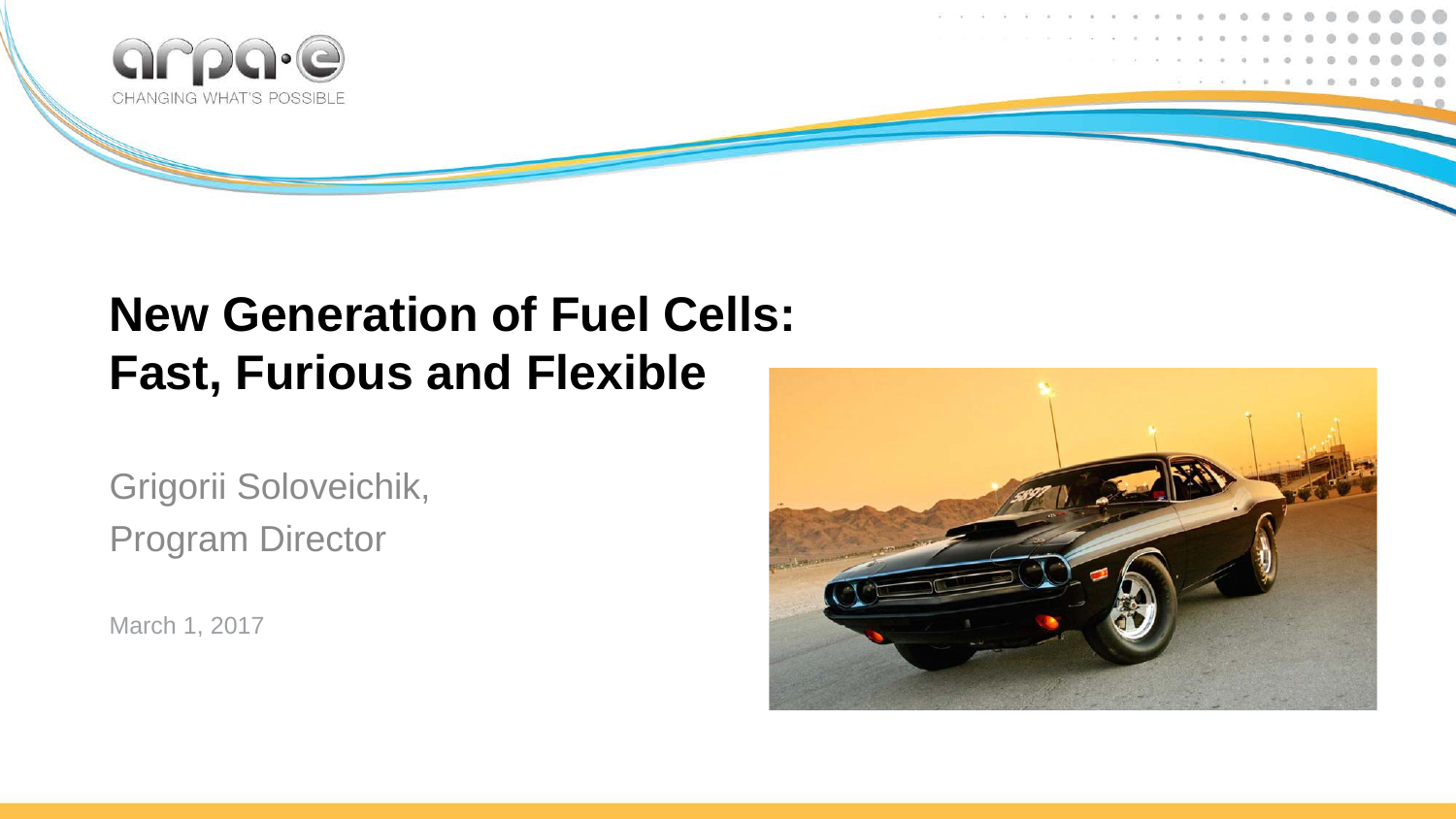## **Increasing demand for electrification of transportation**

- Economics: fewer oil imports, higher efficiency
- Emissions reduction, especially while idling
- More power for computing, entertainment, auxiliary power
- Lower noise, thermal signature
- More fun to drive...

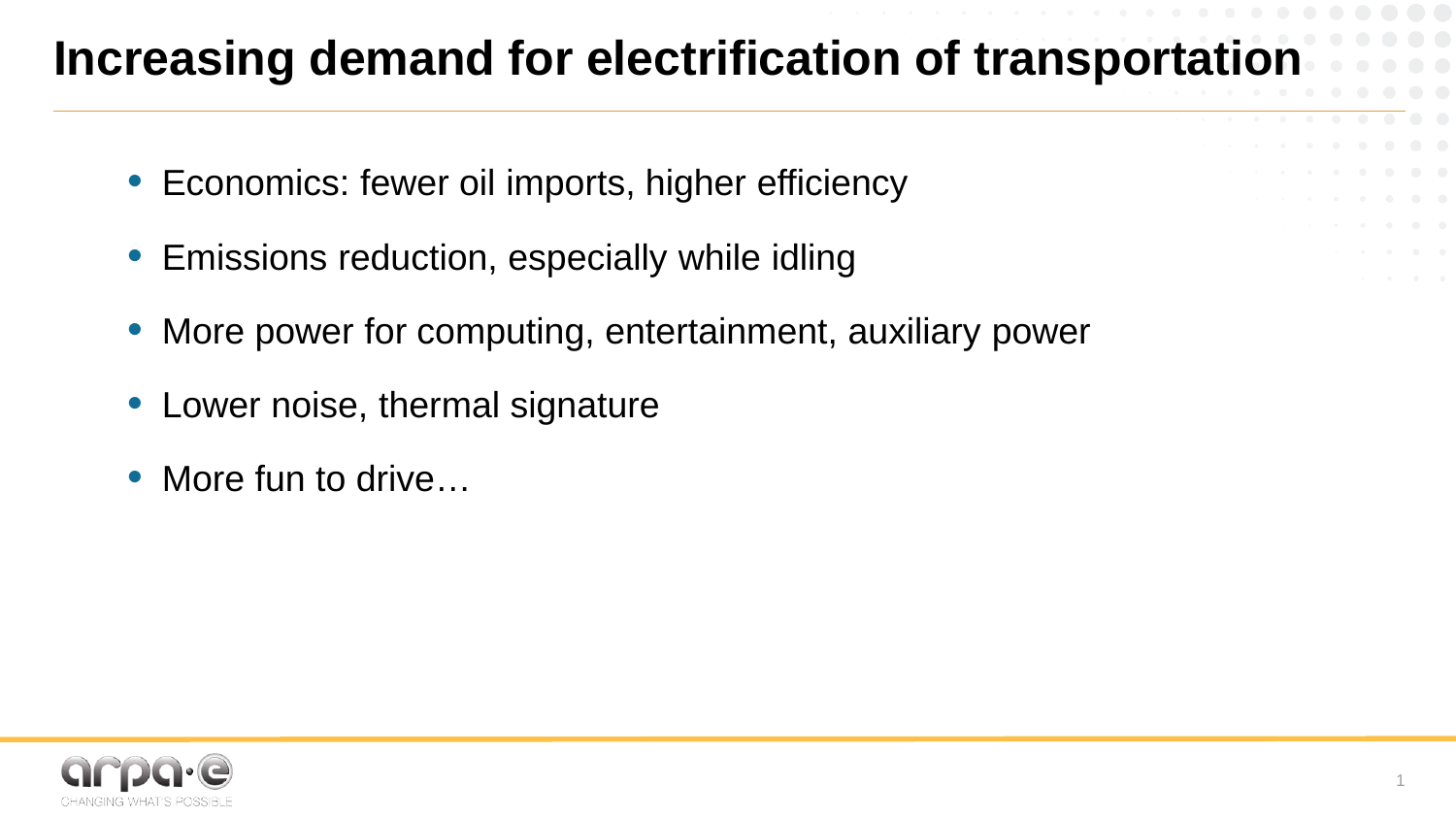#### **Electrification increasingly benefits transportation**



<https://youtu.be/1qFV5i8tBhs>

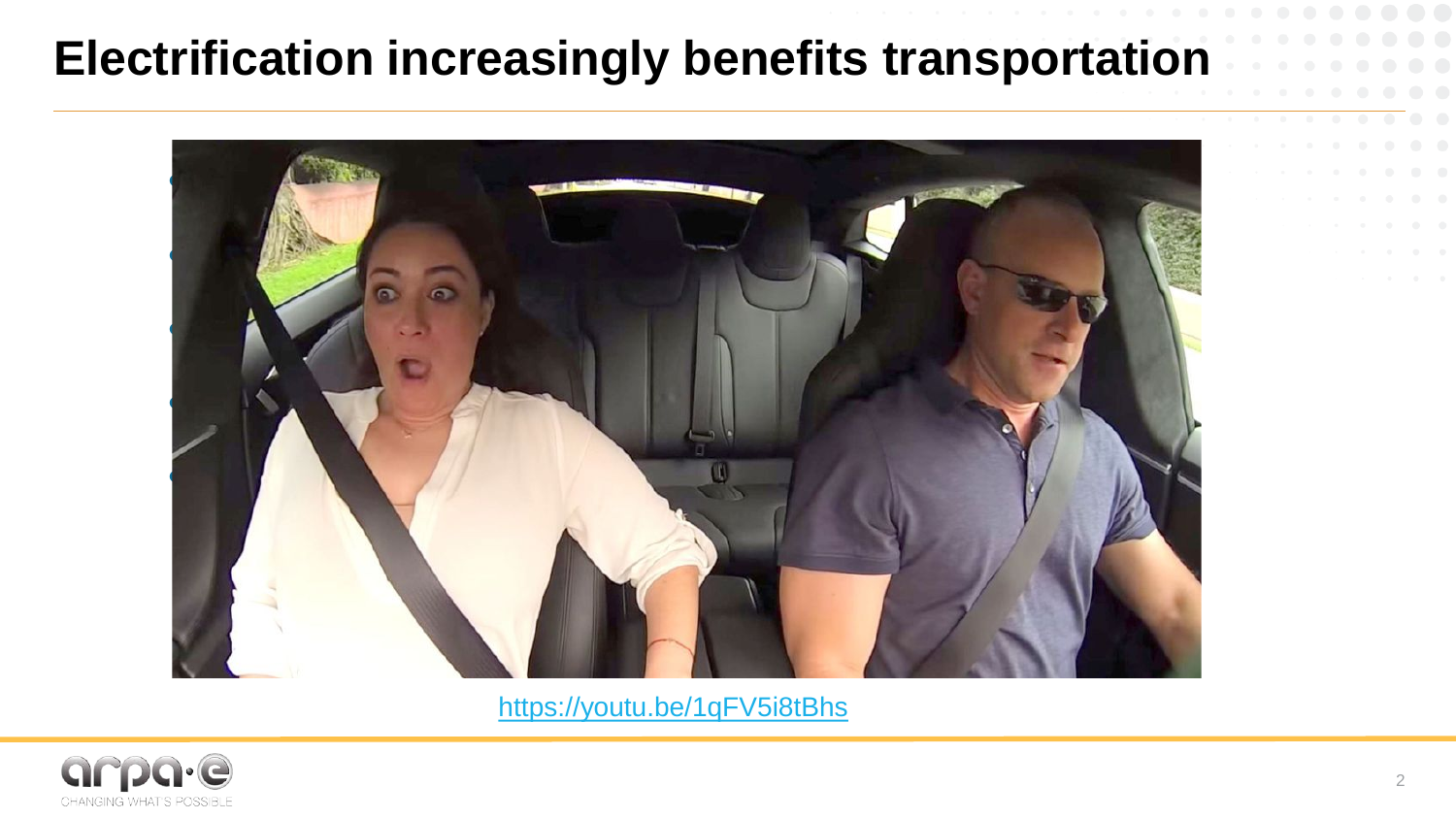## **Pros and Cons of Current Options**

| <b>Battery Electric</b><br>Vehicle (BEV) |                                                                                                                                  | <b>Fuel Cell Vehicle</b><br>(FCEV)<br><b>113 kW FC</b>                                                                                             |  |  |
|------------------------------------------|----------------------------------------------------------------------------------------------------------------------------------|----------------------------------------------------------------------------------------------------------------------------------------------------|--|--|
| 85 kWh battery<br>$~265$ mi.             |                                                                                                                                  | 1.6 kWh battery<br>$~2312$ mi.                                                                                                                     |  |  |
| <b>Strengths</b>                         | <b>High round trip efficiency</b><br><b>High power</b><br>Grid connected infrastructure<br>Short range, fleet operations         | High energy density – large driving range<br><b>Fast charging time comparable to ICE</b><br>• Power and energy separated<br>Long range, heavy duty |  |  |
| Weaknesses                               | <b>Limited range</b><br><b>Recharging time</b><br><b>Lithium battery safety</b><br>Infrastructure (urban)<br><b>Battery cost</b> | <b>Infrastructure</b><br><b>Less mature technology</b><br><b>Lower round trip efficiency</b><br>Hydrogen safety<br><b>Fuel cell cost</b>           |  |  |
| <b>Overdesigned for energy</b>           |                                                                                                                                  | <b>Overdesigned for power</b>                                                                                                                      |  |  |

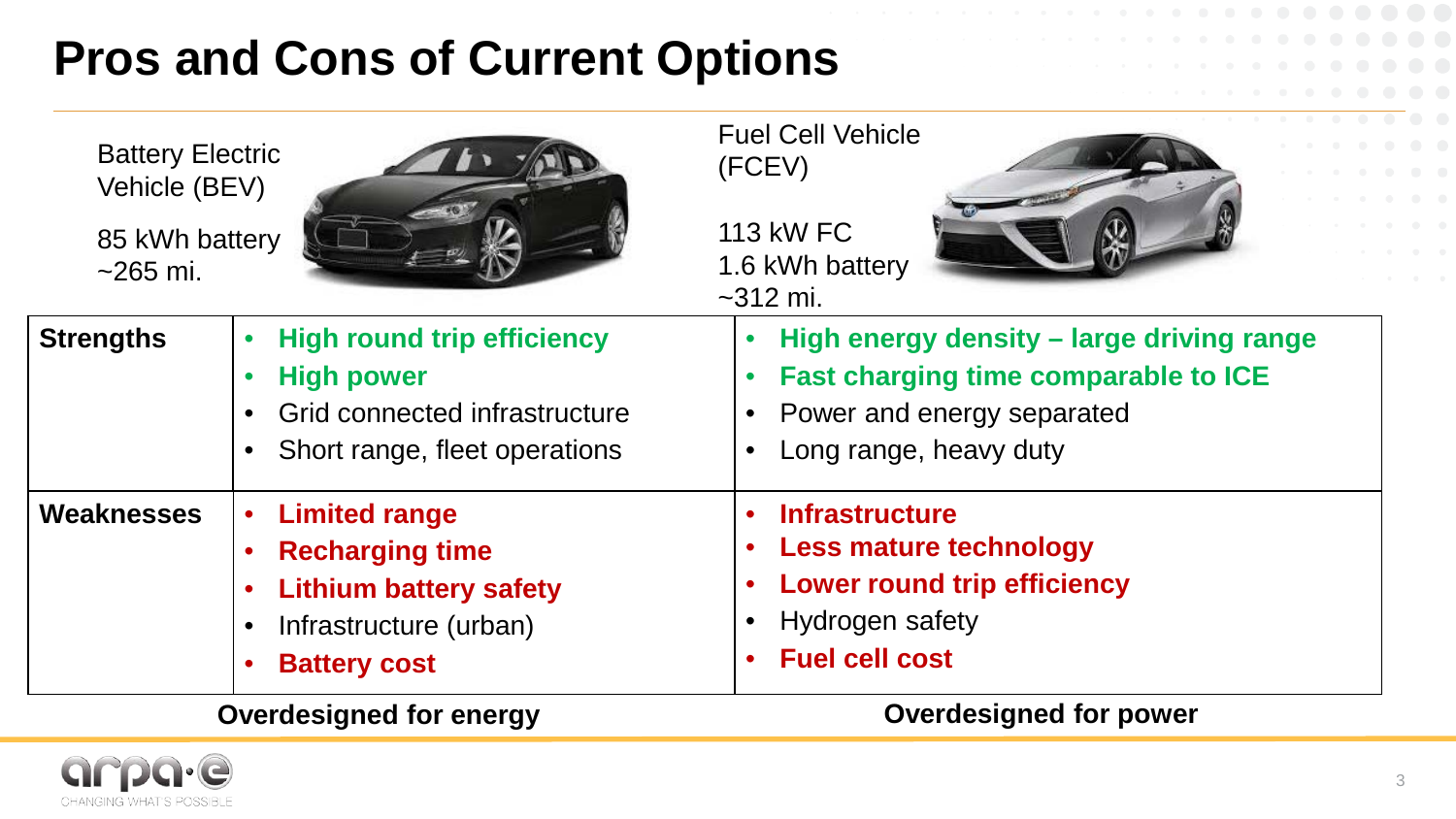# **Solution: Hybridization with Direct Liquid Fuel Cells**

Combination of a plug-in EV with fuel cell range extender could be the optimal solution

- Smaller battery provides power for acceleration at low cost
- Fuel cell stack provides energy for desirable driving range
- Liquid fuels allows for smaller tank sizes and using existing infrastructure



- **Fast**: short time for start-up/shut down
- **Furious**: high power density **Critical**
- **needs**
	- **Flexible**: capable to use a variety of sustainable liquid fuels

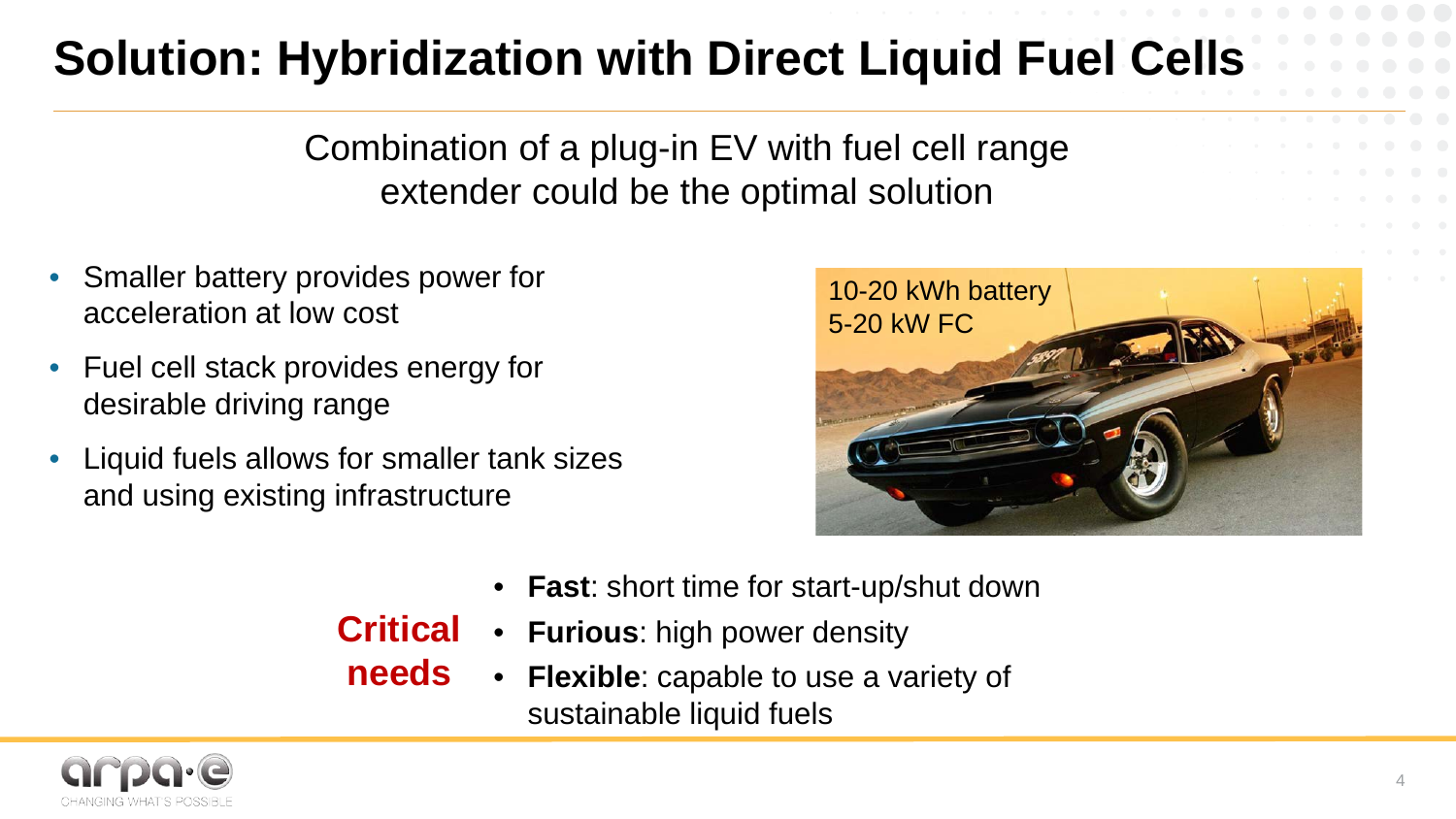## **Fuels for Direct Liquid FCHEVs**

| <b>Fuel</b>                          | <b>B.p.,</b><br>deg C | <b>Energy</b><br>density,<br>kWh/L | <b>Driving range (miles)*</b> |                  |
|--------------------------------------|-----------------------|------------------------------------|-------------------------------|------------------|
|                                      |                       |                                    | Primary (16 gal)              | Extender (8 gal) |
| <b>Synthetic gasoline</b>            | 69-200                | 9.7                                | 682                           | 307              |
| <b>Biodiesel</b>                     | 340-375               | 9.2                                | 581                           | 291              |
| <b>Methanol</b>                      | 64.7                  | 4.67                               | 554                           | 249              |
| <b>Dimethyl ether (DME)</b>          | $-24$                 | 5.36                               | 632                           | 284              |
| <b>Ethanol</b>                       | 78.4                  | 6.30                               | 750                           | 338              |
| Formic acid (88%)                    | 100                   | 2.10                               | 272                           | 123              |
| <b>Ammonia</b>                       | $-33.3$               | 4.32                               | 470                           | 212              |
| <b>Hydrazine hydrate</b>             | 114                   | 3.40                               | 418                           | 188              |
| <b>Liquid hydrogen</b>               | $-252.9$              | 2.54                               | 259                           | 116              |
| <b>Compressed hydrogen (700 bar)</b> | gas                   | 1.55                               | 158                           | 71               |

\* - Fuel cell efficiency 55%, battery round trip efficiency 90%, energy consumption 0.3 kWh/mile

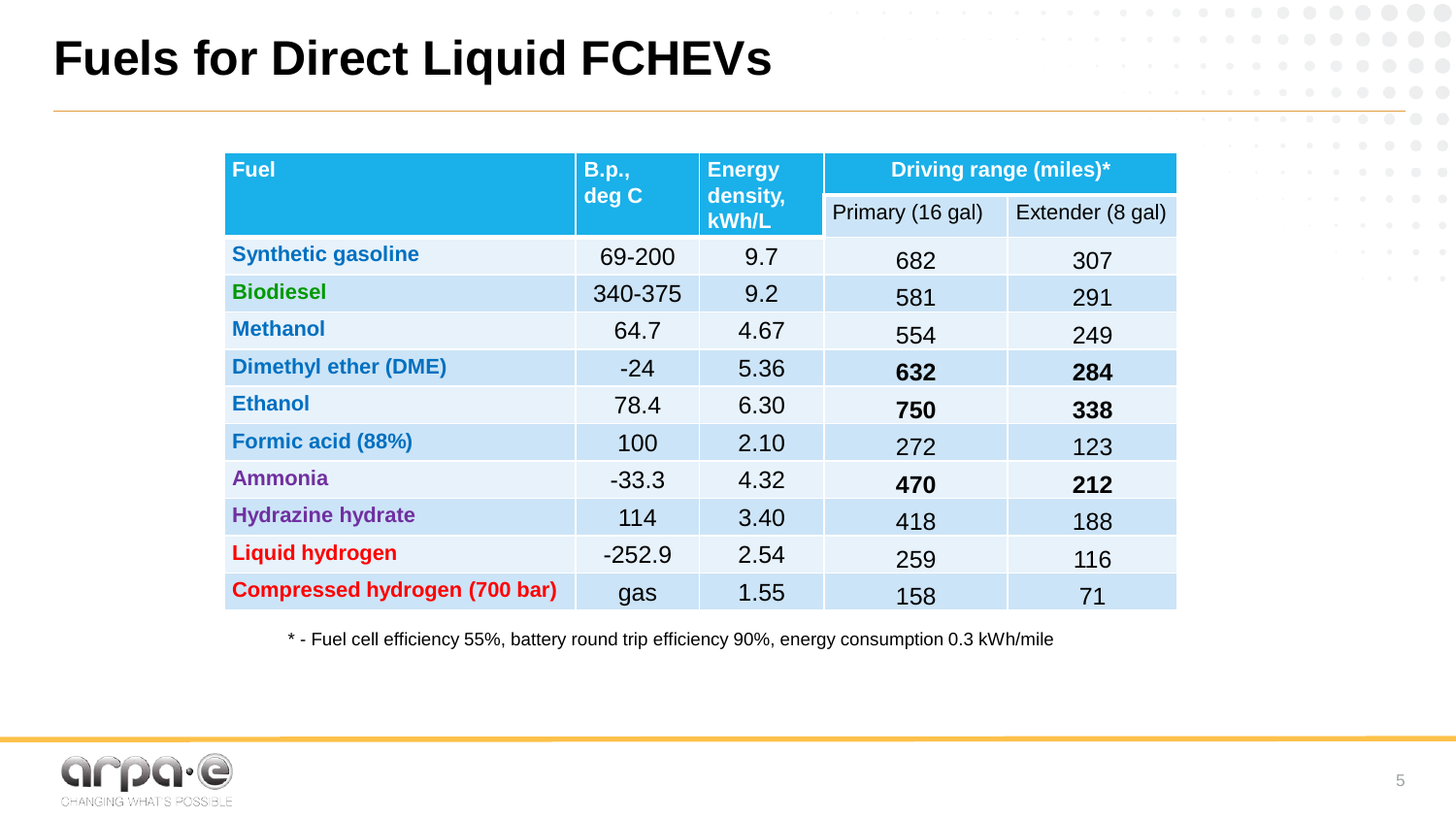#### **Trailblazers**



12 kW hydrazine hydrate fueled PGMfree AEMFC by Daihatsu Motor Co. [www.electrical-cars.net](http://www.electrical-cars.net/)



5kW ethanol fueled SOFC range extender (375+miles) by Nissan [www.greencarcongress.com](http://www.greencarcongress.com/)



3kW diesel fueled SOFC APU by Delphi [www.7ms.com/fct/](http://www.7ms.com/fct/)



Viking Lady 250 kW methanol fueled Convion SOFC APU [www.lngworldshipping.com](http://www.lngworldshipping.com/)



3kW diesel fueled SOFC APU by AVL, Eberspächer, Topsoe Fuel Cell, Volvo and Forschungszentrum Jülich <http://www.desta-project.eu/partners/>



90kW liquid H2 FC APU for A320 aircraft by Airbus [www.asdreports.com](http://www.asdreports.com/)

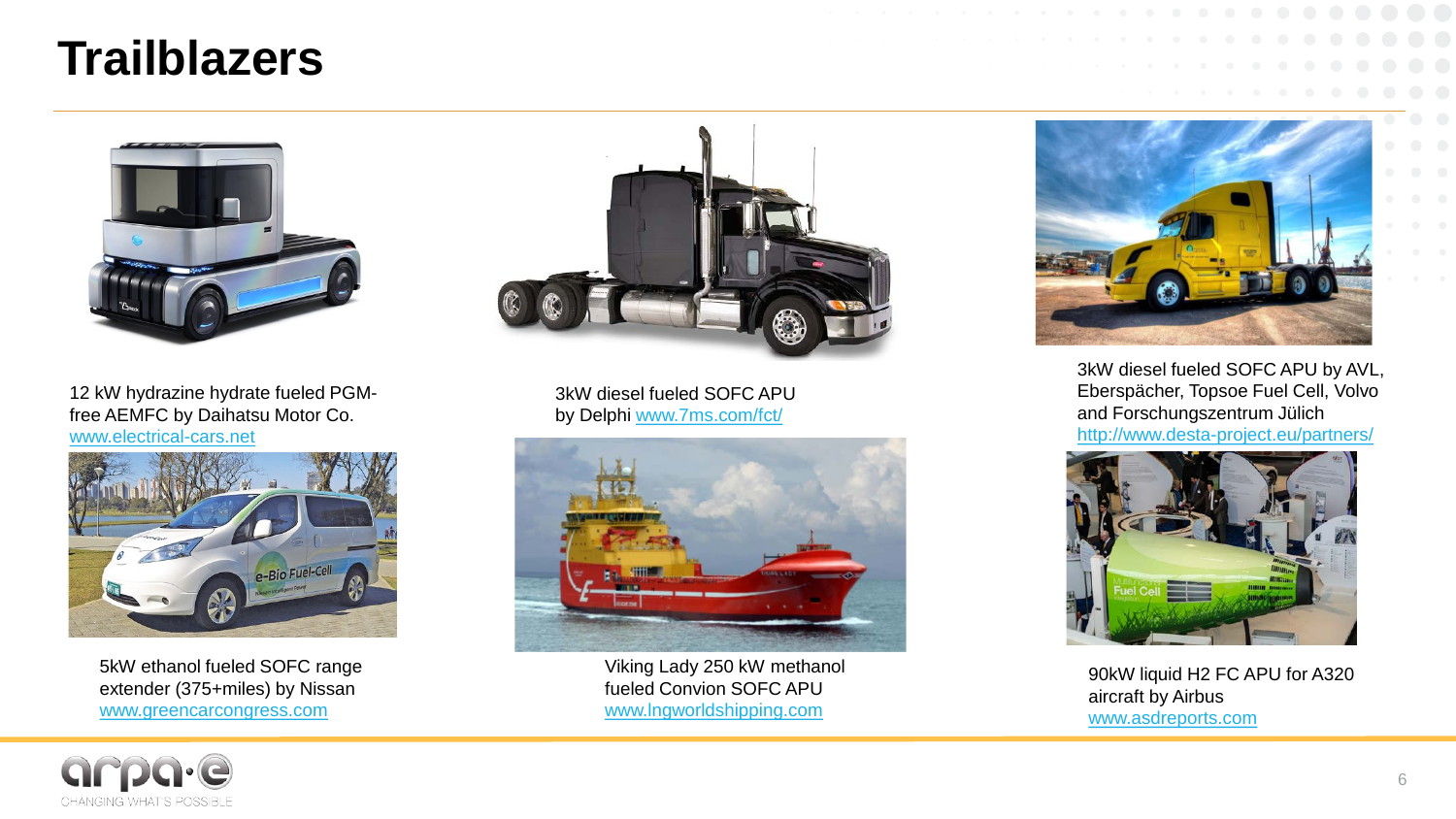## **Potential Requirements: Feedback Sought!**

#### **Component Requirements**

- Power density comparable with hydrogen fuel cells
- Combining electrocatalysis and fuel reforming catalysis working below 550 C with no coking issues
- Non- or extremely low Pt catalysts adaptable to different liquid fuels
- No membrane crossover

#### **System Requirements**

- Power output > 3 kW/L
- Start up time less than 3 minutes
- 5,000 thermal cycles with degradation less 5%
- Internal fuel reforming
- Fuel flexibility

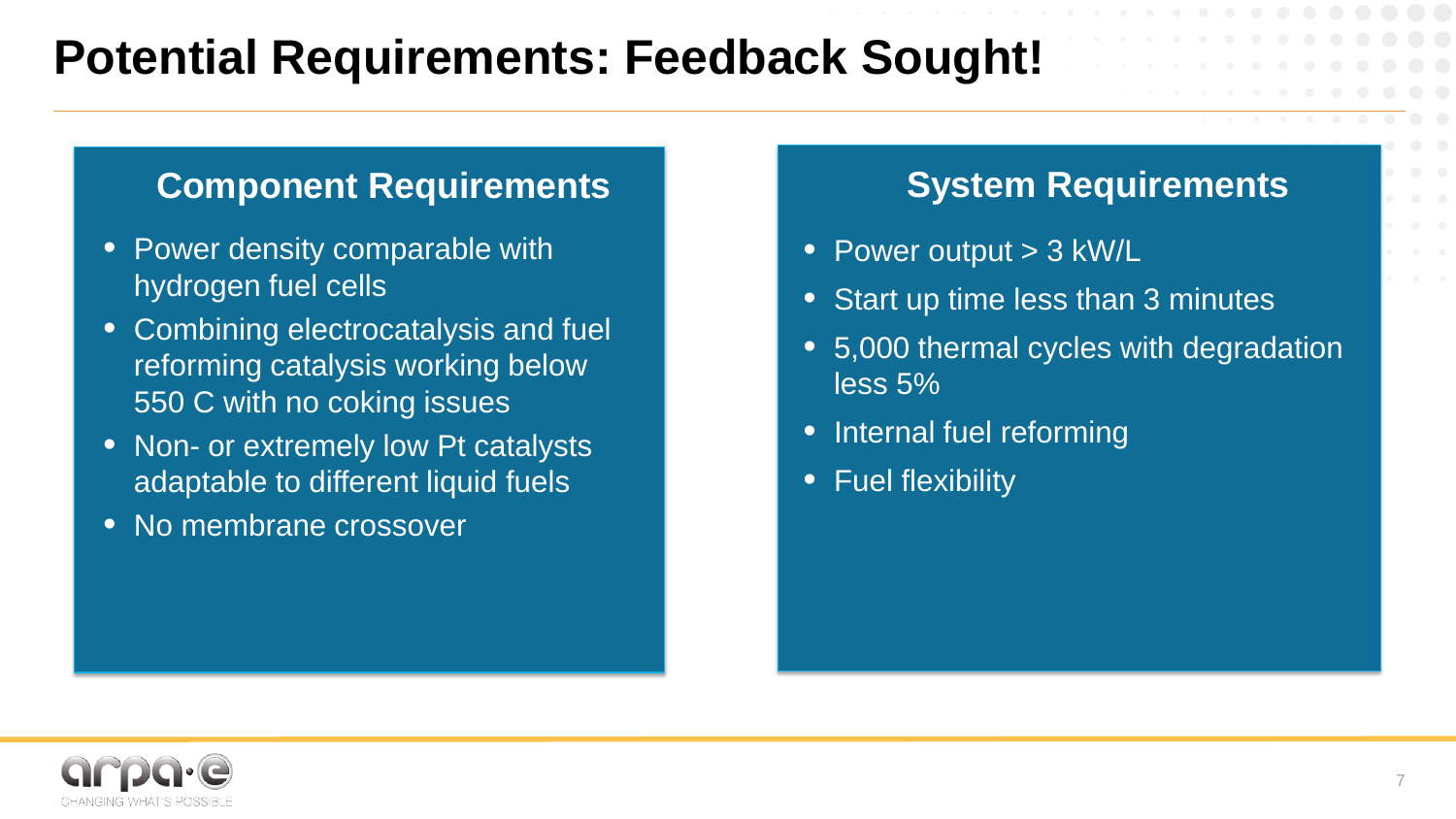## **Potential Applications: Niche to Broader Markets**